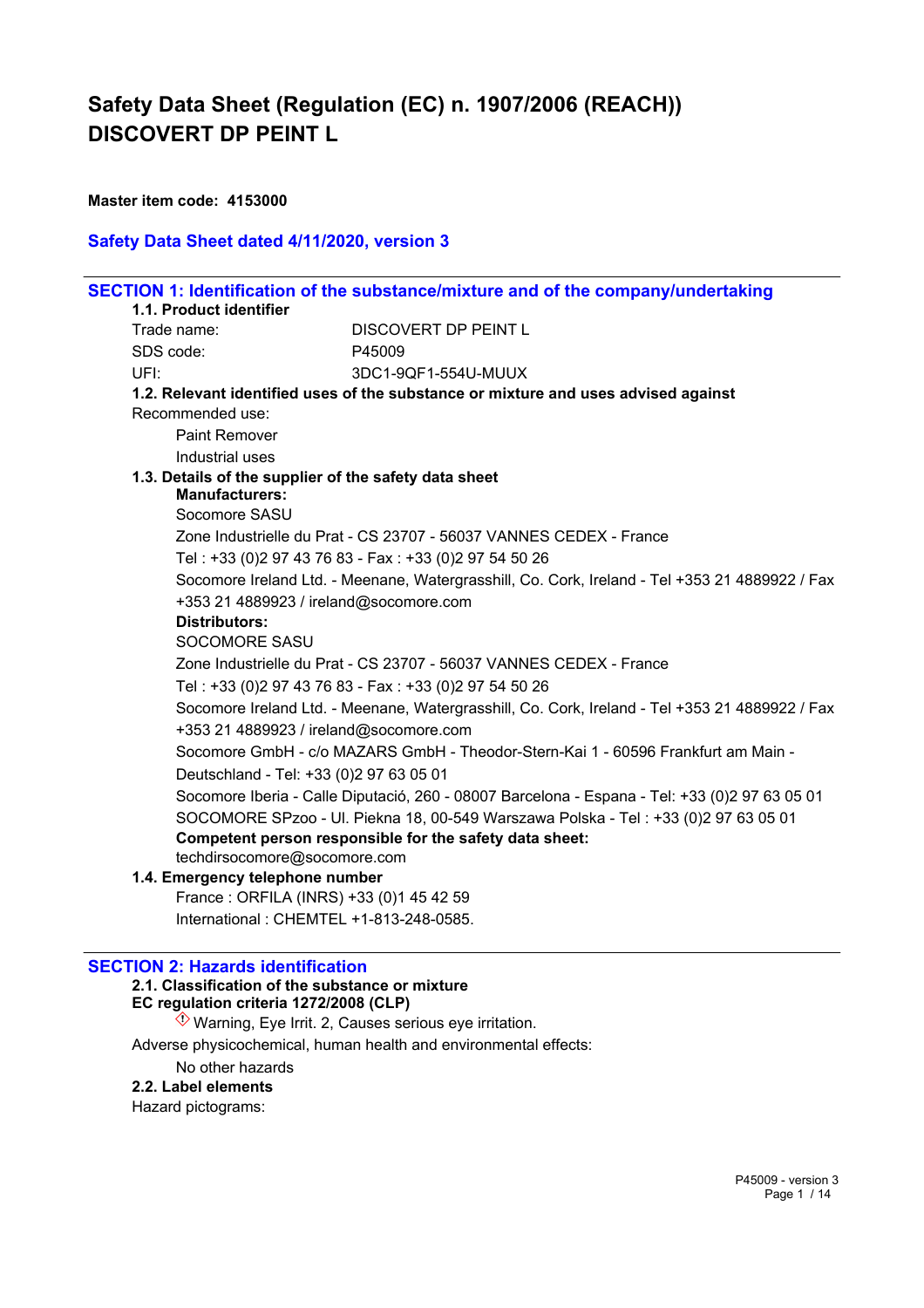

Warning Hazard statements: H319 Causes serious eye irritation. Precautionary statements: P264 Wash hands thoroughly after handling. P280 Wear protective gloves and eye/face protection. P305+P351+P338 IF IN EYES: Rinse cautiously with water for several minutes. Remove contact lenses, if present and easy to do. Continue rinsing. P337+P313 If eye irritation persists: Get medical advice/attention. Special Provisions: None **Contains** ORANGE SWEET EXTRACT: May produce an allergic reaction. Special provisions according to Annex XVII of REACH and subsequent amendments: None **2.3. Other hazards** vPvB Substances: None - PBT Substances: None Other Hazards: No other hazards

SECTION 2: Hazards identification

## **SECTION 3: Composition/information on ingredients**

## **3.1. Substances**

N.A.

#### **3.2. Mixtures**

Hazardous components within the meaning of the CLP regulation and related classification:

| Qty                   | <b>Name</b>                                                         | <b>Ident. Number</b>                              |                                                    | <b>Classification</b>                                                                                                                                                                            |
|-----------------------|---------------------------------------------------------------------|---------------------------------------------------|----------------------------------------------------|--------------------------------------------------------------------------------------------------------------------------------------------------------------------------------------------------|
| $>= 5\%$ -<br>$< 7\%$ | N,N-DIMETHYLDEC-9-<br><b>ENAMIDE</b>                                | CAS:<br>EC:<br>REACH No.: 01-                     | 1356964-77-<br>6<br>806-919-0<br>2120058432<br>-61 | $\sqrt{$}$ 3.1/4/Oral Acute Tox. 4 H302<br>$\sqrt[4]{3.2/2}$ Skin Irrit. 2 H315<br>$\sqrt[4]{}$ 3.3/2 Eye Irrit. 2 H319<br>$\textcircled{3}.8/3$ STOT SE 3 H335<br>4.1/C3 Aquatic Chronic 3 H412 |
| $>= 3\%$ -<br>$< 5\%$ | 2-(2-butoxyethoxy)<br>ethanol; diethylene<br>glycol monobutyl ether | Index<br>number:<br>CAS:<br>EC:<br>REACH No.: 01- | 112-34-5<br>203-961-6                              | 603-096-00-8 3.3/2 Eye Irrit. 2 H319                                                                                                                                                             |

P45009 - version 3 Page 2 / 14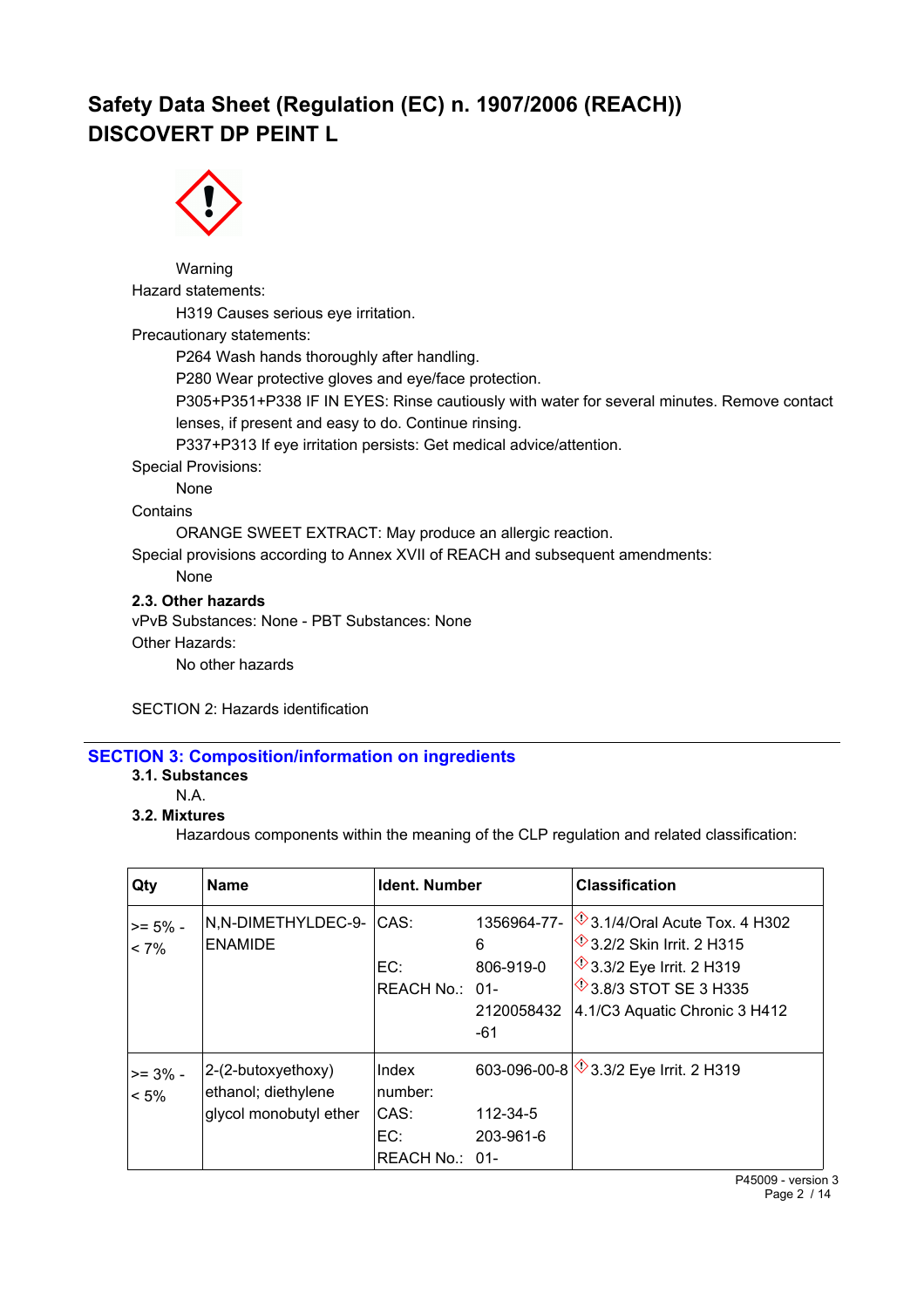|                        |                                                                                    |                               | 2119475104<br>-44                            |                                                                                                                                                                                                          |
|------------------------|------------------------------------------------------------------------------------|-------------------------------|----------------------------------------------|----------------------------------------------------------------------------------------------------------------------------------------------------------------------------------------------------------|
| $>= 1\%$ -<br>$< 3\%$  | Sulphonic acids, C14-<br>C16-Alkane hydroxy<br>and C14-C16-alkene,<br>sodium salts | CAS:<br>EC:<br>REACH No.: 01- | 68439-57-6<br>931-534-0<br>2119513401<br>-57 | $\sqrt{$}3.2/2$ Skin Irrit. 2 H315<br><sup>◆</sup> 3.3/1 Eye Dam. 1 H318                                                                                                                                 |
| >= 1% -<br>$< 3\%$     | Reaction product of 2-<br>Propyn-1-ol with<br>methyloxirane                        | CAS:<br>EC:<br>REACH No.: 01- | 38172-91-7<br>609-530-2<br>2120058432<br>-61 | <sup>◆</sup> 3.3/1 Eye Dam. 1 H318<br>$\sqrt{$}$ 3.1/4/Oral Acute Tox. 4 H302                                                                                                                            |
| $>= 0.5%$ -<br>$< 1\%$ | <b>ORANGE SWEET</b><br><b>EXTRACT</b>                                              | CAS:<br>EC:<br>REACH No.: 01- | 68647-72-3<br>232-433-8<br>2119493353<br>-35 | $*2.6/3$ Flam. Liq. 3 H226<br>$\sqrt[4]{3.2/2}$ Skin Irrit. 2 H315<br>$\sqrt[4]{}$ 3.4.2/1 Skin Sens. 1 H317<br><b><sup>◈</sup>3.10/1 Asp. Tox. 1 H304</b><br><sup>♦</sup> 4.1/C2 Aquatic Chronic 2 H411 |

#### **SECTION 4: First aid measures**

#### **4.1. Description of first aid measures**

In case of skin contact:

Immediately take off all contaminated clothing.

Areas of the body that have - or are only even suspected of having - come into contact with the product must be rinsed immediately with plenty of running water and possibly with soap. Wash thoroughly the body (shower or bath).

Remove contaminated clothing immediately and dispose of safely.

After contact with skin, wash immediately with soap and plenty of water.

#### In case of eyes contact:

After contact with the eyes, rinse with water with the eyelids open for a sufficient length of time, then consult an opthalmologist immediately.

Protect uninjured eye.

#### In case of Ingestion:

Do not induce vomiting. Obtain a medical examination.

In case of Inhalation:

Remove casualty to fresh air and keep warm and at rest.

**4.2. Most important symptoms and effects, both acute and delayed**

None

#### **4.3. Indication of any immediate medical attention and special treatment needed**

In case of accident or unwellness, seek medical advice immediately (show directions for use or safety data sheet if possible).

Treatment:

No particular treatment.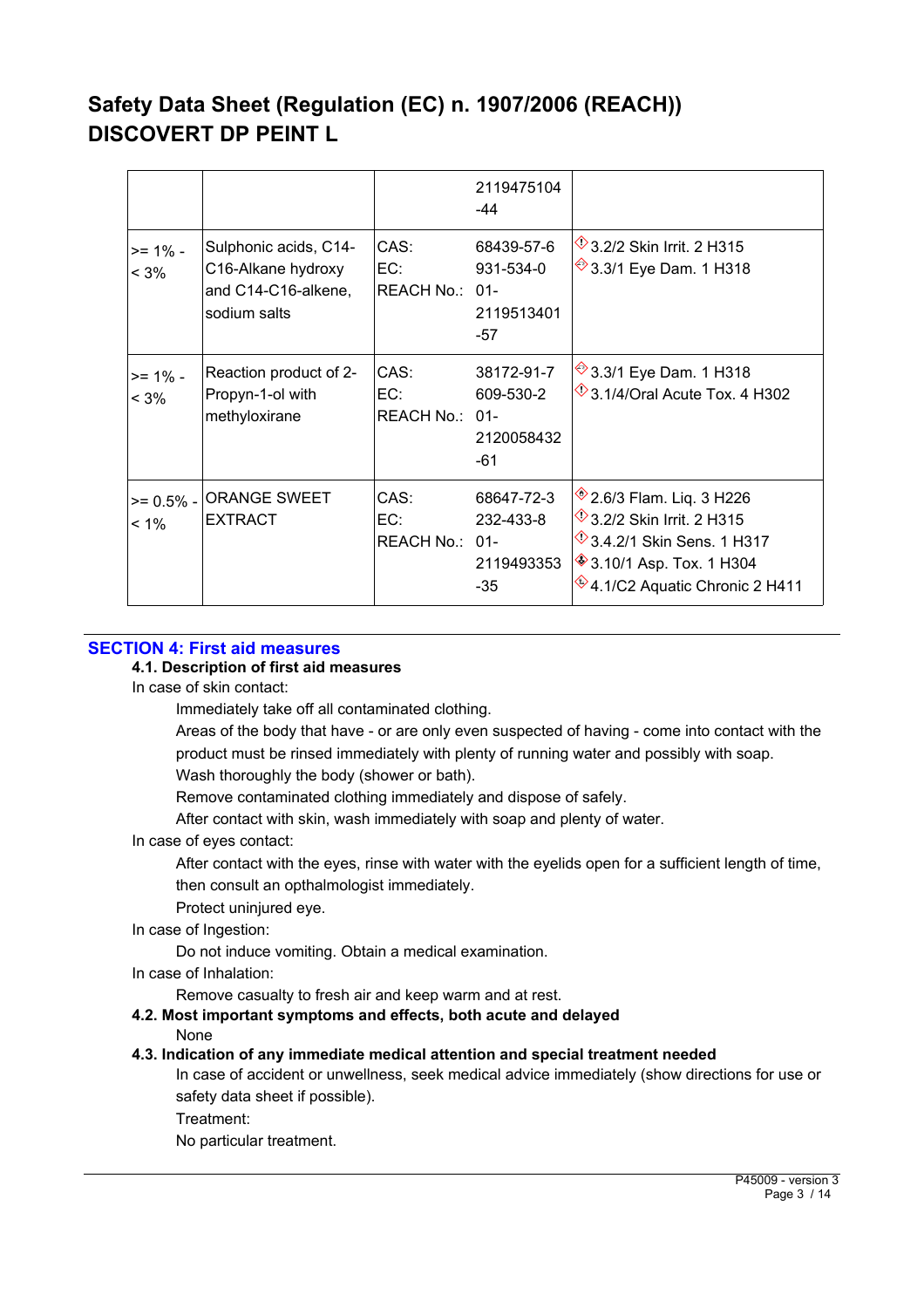### **SECTION 5: Firefighting measures**

## **5.1. Extinguishing media**

Suitable extinguishing media: Water. Carbon dioxide (CO2). Extinguishing media which must not be used for safety reasons: None in particular.

#### **5.2. Special hazards arising from the substance or mixture**

Do not inhale explosion and combustion gases.

Burning produces heavy smoke.

#### **5.3. Advice for firefighters**

Use suitable breathing apparatus .

Collect contaminated fire extinguishing water separately. This must not be discharged into drains. Move undamaged containers from immediate hazard area if it can be done safely.

#### **SECTION 6: Accidental release measures**

## **6.1. Personal precautions, protective equipment and emergency procedures**

Wear personal protection equipment.

Remove persons to safety.

See protective measures under point 7 and 8.

#### **6.2. Environmental precautions**

Do not allow to enter into soil/subsoil. Do not allow to enter into surface water or drains.

Retain contaminated washing water and dispose it.

In case of gas escape or of entry into waterways, soil or drains, inform the responsible authorities. Suitable material for taking up: absorbing material, organic, sand

#### **6.3. Methods and material for containment and cleaning up** Wash with plenty of water.

## **6.4. Reference to other sections**

See also section 8 and 13

#### **SECTION 7: Handling and storage**

#### **7.1. Precautions for safe handling**

Avoid contact with skin and eyes, inhalation of vapours and mists.

Don't use empty container before they have been cleaned.

Before making transfer operations, assure that there aren't any incompatible material residuals in the containers.

See also section 8 for recommended protective equipment.

Advice on general occupational hygiene:

Contamined clothing should be changed before entering eating areas.

Do not eat or drink while working.

#### **7.2. Conditions for safe storage, including any incompatibilities**

Keep away from food, drink and feed.

Incompatible materials:

None in particular.

Instructions as regards storage premises:

Adequately ventilated premises.

#### **7.3. Specific end use(s)**

None in particular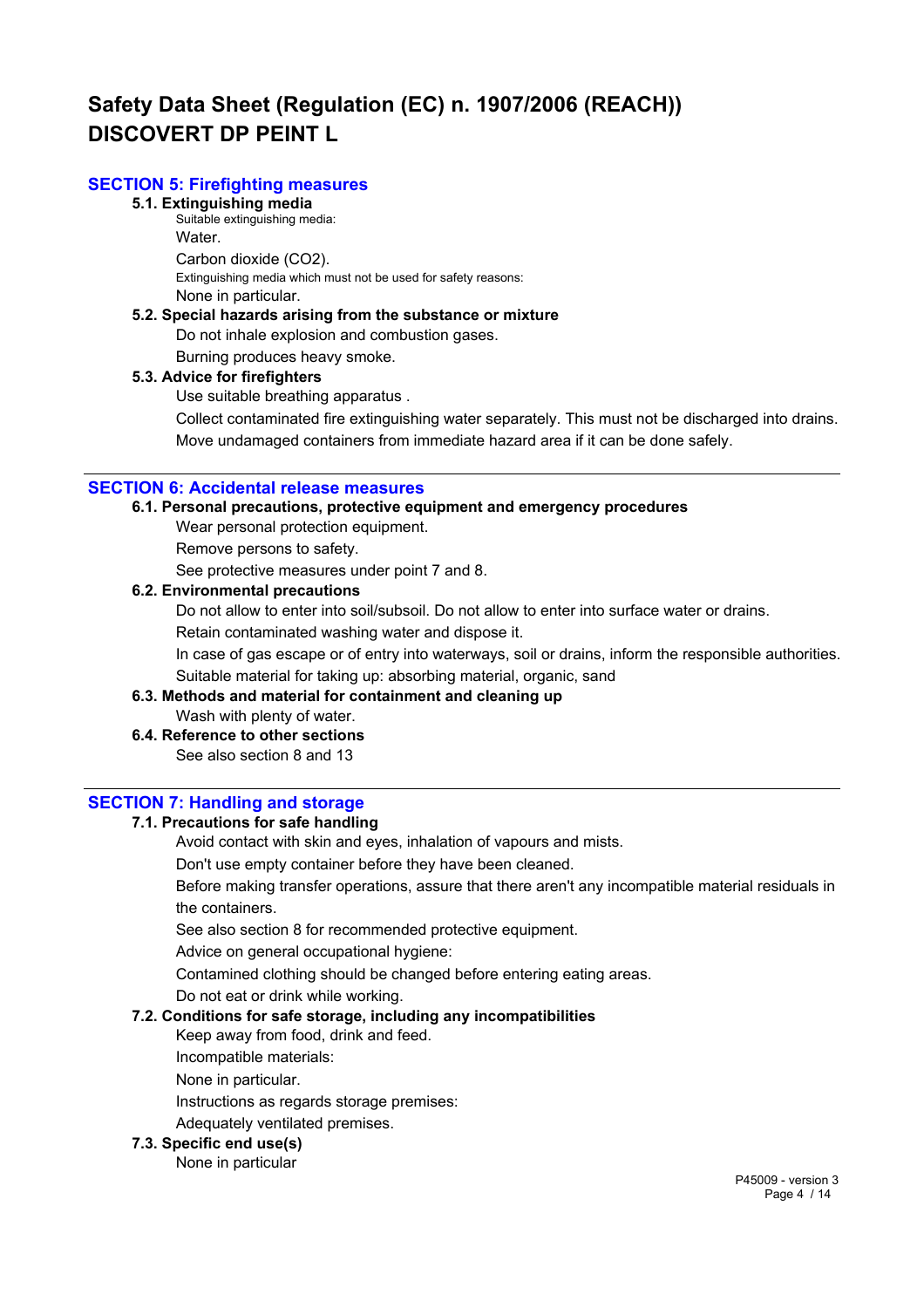#### **SECTION 8: Exposure controls/personal protection 8.1. Control parameters**

### Occupational exposure limit values

2-(2-butoxyethoxy)ethanol; diethylene glycol monobutyl ether - CAS: 112-34-5

- OEL Type: National - TWA(8h): 67.5 mg/m3 - Notes: Germany

 - OEL Type: National - TWA(8h): 67.5 mg/m3, 10 ppm - STEL: 101.2 mg/m3, 15 ppm - Notes: France VLEI

 - OEL Type: National - TWA(8h): 67.5 mg/m3, 10 ppm - STEL: 101.2 mg/m3, 15 ppm - Notes: UK

- OEL Type: EU - TWA(8h): 67.5 mg/m3, 10 ppm - STEL: 101.2 mg/m3, 15 ppm

- OEL Type: ACGIH - TWA(8h): 10 ppm - Notes: (IFV) - Hematologic, liver and kidney eff

 - OEL Type: National - TWA(8h): 50 mg/m3, 9 ppm - STEL: 100 mg/m3, 18 ppm - Notes: **Netherlands** 

 - OEL Type: National - TWA: 67.5 mg/m3, 10 ppm - STEL: 101.2 mg/m3, 15 ppm - Notes: Belgium

 - OEL Type: National - TWA: 67.5 mg/m3, 10 ppm - STEL(15min (Miw)): 101.2 mg/m3, 15 ppm - Notes: Österreich

#### DNEL Exposure Limit Values

N,N-DIMETHYLDEC-9-ENAMIDE - CAS: 1356964-77-6

Consumer: 2.857 mg/kg b.w./day - Exposure: Human Dermal - Frequency: Long Term, systemic effects

Consumer: 10 mg/m3 - Exposure: Human Inhalation - Frequency: Long Term, systemic effects

Consumer: 2.857 mg/kg b.w./day - Exposure: Human Oral - Frequency: Long Term, systemic effects

Worker Professional: 5.71 mg/kg b.w./day - Exposure: Human Dermal - Frequency: Long Term, systemic effects

Worker Professional: 40 mg/m3 - Exposure: Human Inhalation - Frequency: Long Term, systemic effects

2-(2-butoxyethoxy)ethanol; diethylene glycol monobutyl ether - CAS: 112-34-5

Worker Industry: 101 mg/m3 - Consumer: 7.5 mg/m3 - Exposure: Human Inhalation - Frequency: Short Term, local effects

Worker Industry: 20 mg/kg b.w./day - Consumer: 10 mg/kg b.w./day - Exposure: Human Dermal - Frequency: Long Term, systemic effects

Worker Industry: 10 ppm - Consumer: 5 mg/kg b.w./day - Exposure: Human Inhalation - Frequency: Long Term, systemic effects

Worker Industry: 10 ppm - Consumer: 5 mg/m3 - Exposure: Human Inhalation -

Frequency: Long Term, local effects

Consumer: 1.25 - Exposure: Human Oral - Frequency: Long Term, systemic effects Reaction product of 2-Propyn-1-ol with methyloxirane - CAS: 38172-91-7

Worker Industry: 2.115 mg/m3 - Exposure: Human Inhalation - Frequency: Long Term, systemic effects

Worker Industry: 1.50 mg/kg - Exposure: Human Dermal - Frequency: Long Term,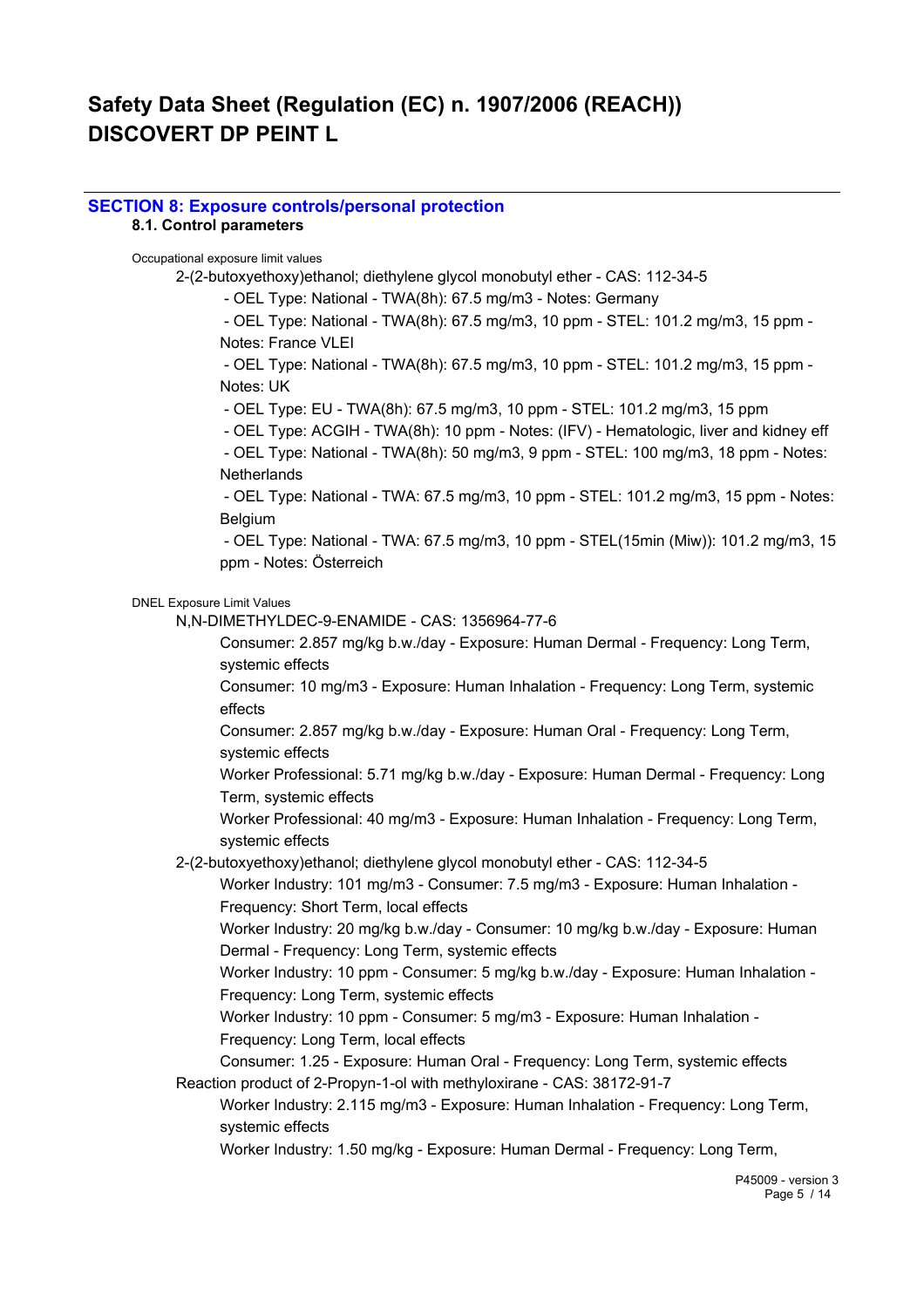systemic effects Consumer: 0.75 mg/kg - Exposure: Human Inhalation - Frequency: Long Term, systemic effects Consumer: 0.15 mg/kg - Exposure: Human Oral - Frequency: Long Term, systemic effects PNEC Exposure Limit Values N,N-DIMETHYLDEC-9-ENAMIDE - CAS: 1356964-77-6 Target: Soil (agricultural) - Value: 5.3 mg/kg Target: Fresh Water - Value: 0.028 mg/l Target: Water (intermittent discharge) - Value: 0.028 mg/l Target: Marine water - Value: 0.0028 mg/l Target: Freshwater sediments - Value: 1.541 mg/kg Target: Marine water sediments - Value: 0.154 mg/kg 2-(2-butoxyethoxy)ethanol; diethylene glycol monobutyl ether - CAS: 112-34-5 Target: Fresh Water - Value: 1 mg/l Target: Marine water - Value: 0.1 mg/l Target: Freshwater sediments - Value: 4 mg/l Target: Marine water sediments - Value: 0.4 mg/l Target: Soil - Value: 0.32 mg/l Target: Sewage treatment plant - Value: 200 mg/l Target: Oral (secondary poisoning) (foodstuff) - Value: 56 mg/kg Sulphonic acids, C14-C16-Alkane hydroxy and C14-C16-alkene, sodium salts - CAS: 68439-57-6 Target: Fresh Water - Value: 0.024 mg/l Target: Marine water - Value: 0.0024 mg/l Target: PNEC intermittent - Value: 0.0197 mg/l Target: Sewage treatment plant - Value: 4 mg/l Target: Freshwater sediments - Value: 0.767 mg/kg dw Target: Marine water sediments - Value: 0.0767 mg/kg dw Target: Soil (agricultural) - Value: 0.0061 mg/kg dw

Biological Exposure Index

N.A.

## **8.2. Exposure controls**

See below, example of PPE to use.

Eye protection: Use close fitting safety goggles, don't use eye lens. Protection for skin: Use clothing that provides comprehensive protection to the skin, e.g. cotton, rubber, PVC or viton. Protection for hands: Use protective gloves that provides comprehensive protection, e.g. P.V.C., neoprene or rubber. Respiratory protection: Not needed for normal use. Thermal Hazards: None Environmental exposure controls: None Appropriate engineering controls: None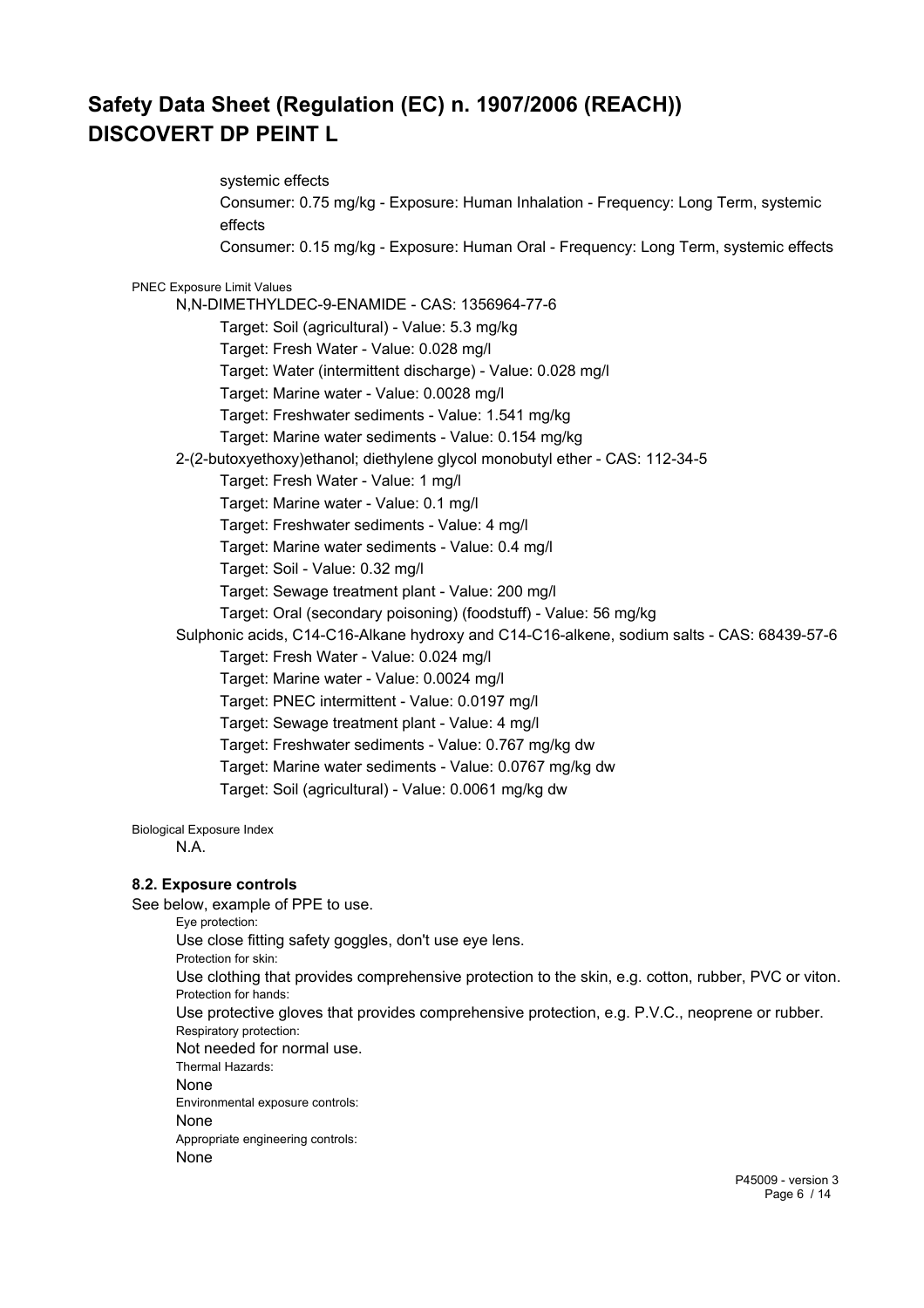Other conditions affecting workers exposure: None

## **SECTION 9: Physical and chemical properties**

## **9.1. Information on basic physical and chemical properties**

| <b>Properties</b>                                | Value                                   | Method: | <b>Notes</b> |
|--------------------------------------------------|-----------------------------------------|---------|--------------|
| Appearance and colour:                           | Clear<br>colourless to<br>yellow liquid | --      |              |
| Odour:                                           | N.A.                                    | --      | --           |
| Odour threshold:                                 | N.A.                                    | --      | --           |
| pH:                                              | 4                                       | --      | --           |
| Melting point / freezing<br>point:               | N.A.                                    | --      |              |
| Initial boiling point and<br>boiling range:      | N.A.                                    | --      | --           |
| Flash point (°C):                                | N.A.                                    | --      | --           |
| Flash Point (°F):                                | N.A.                                    | --      | --           |
| Evaporation rate:                                | N.A.                                    | --      | --           |
| Solid/gas flammability:                          | N.A.                                    | --      | --           |
| Upper/lower flammability<br>or explosive limits: | N.A.                                    | --      | --           |
| Vapour pressure:                                 | N.A.                                    | --      | --           |
| Vapour density:                                  | N.A.                                    | --      | --           |
| Relative density:                                | 1.00-1.04                               | --      | --           |
| Solubility in water:                             | N.A.                                    | --      | --           |
| Solubility in oil:                               | N.A.                                    | --      | --           |
| Partition coefficient (n-<br>octanol/water):     | N.A.                                    | --      | --           |
| Auto-ignition temperature:                       | N.A.                                    | ۰.      | P45009       |

 $P45009$  - version 3 Page 7 / 14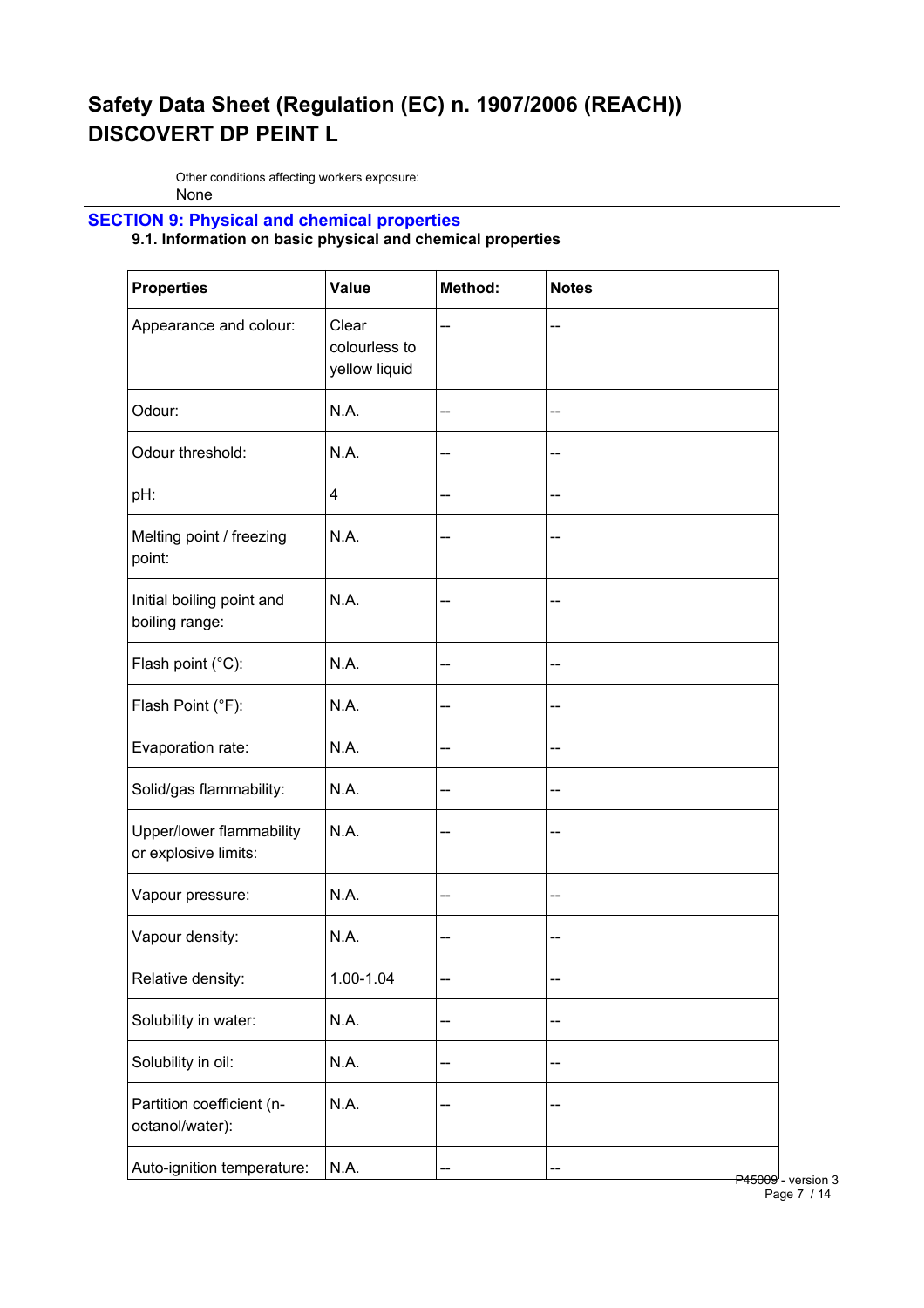| Decomposition<br>temperature: | N.A. | --    | -- |
|-------------------------------|------|-------|----|
| Viscosity:                    | N.A. | $- -$ | -- |
| Explosive properties:         | N.A. | $- -$ | -- |
| Oxidizing properties:         | N.A. | $- -$ | -- |

9.2. Other information

| <b>Properties</b>                              | Value | Method: | <b>Notes</b> |
|------------------------------------------------|-------|---------|--------------|
| Miscibility:                                   | N.A.  | $- -$   | --           |
| Fat Solubility:                                | N.A.  | $- -$   | --           |
| Conductivity:                                  | N.A.  | $- -$   | --           |
| <b>Substance Groups</b><br>relevant properties | N.A.  | --      | --           |

Volatile Organic compounds - VOCs = 0,92 % Volatile Organic compounds - VOCs = 9,2 g/l

## **SECTION 10: Stability and reactivity**

- **10.1. Reactivity**
	- Stable under normal conditions
- **10.2. Chemical stability** Stable under normal conditions
- **10.3. Possibility of hazardous reactions** None
- **10.4. Conditions to avoid** Stable under normal conditions.
- **10.5. Incompatible materials** None in particular.
- **10.6. Hazardous decomposition products** None.
- **SECTION 11: Toxicological information**
	- **11.1. Information on toxicological effects**

Toxicological information of the product: N.A.

Toxicological information of the main substances found in the product: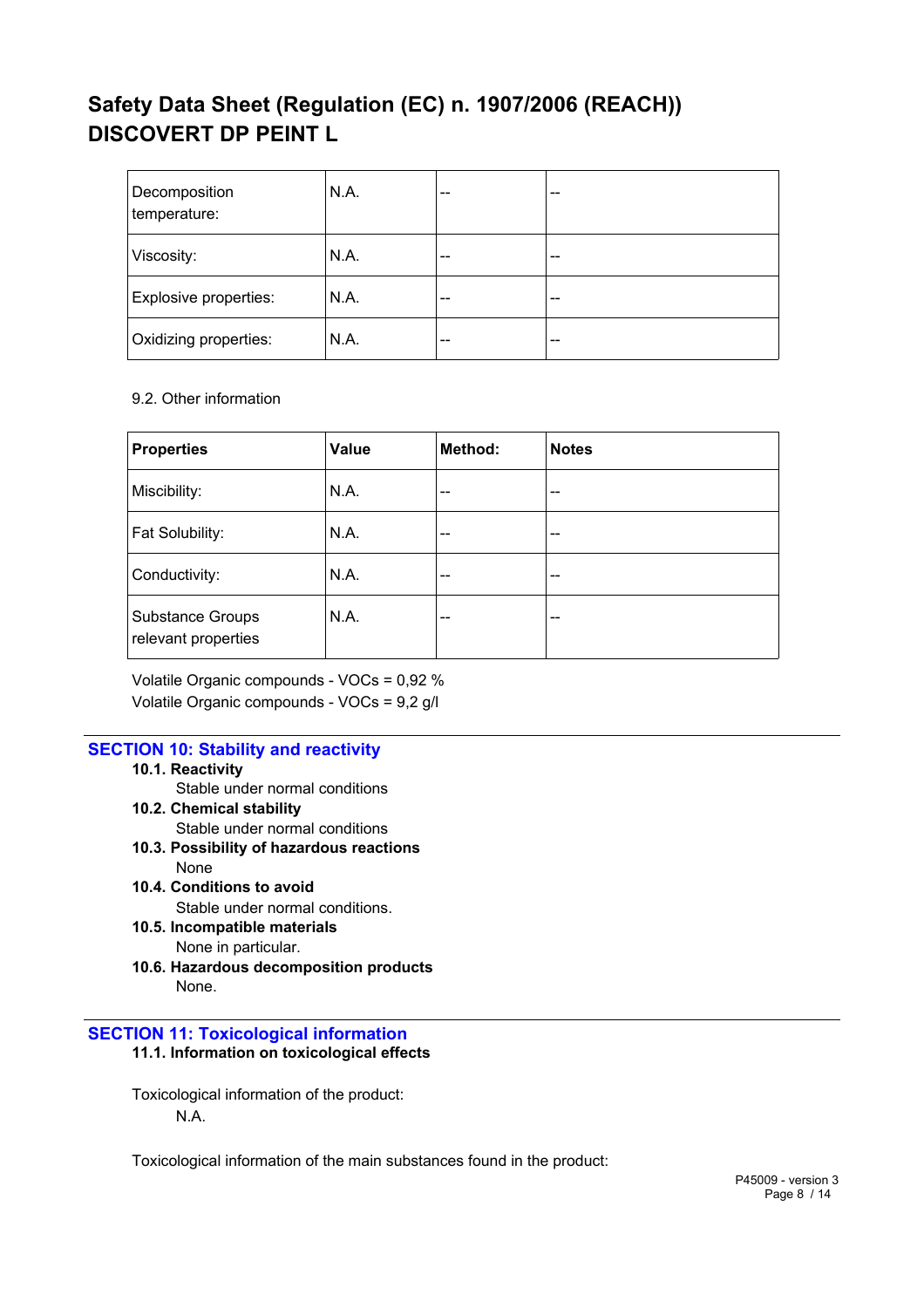N,N-DIMETHYLDEC-9-ENAMIDE - CAS: 1356964-77-6 Acute toxicity: Test: LD50 - Route: Oral - Species: Rat = 550 mg/kg 2-(2-butoxyethoxy)ethanol; diethylene glycol monobutyl ether - CAS: 112-34-5 Acute toxicity: Test: LD50 - Route: Oral - Species: Mouse = 2410 mg/kg bw Test: LD50 - Route: Skin - Species: Rabbit = 2764 mg/kg bw Route: Inhalation - Species: Rat > 29 ppm - Duration: 2h - Notes: IRT (inhalation risk test) Reproductive toxicity: Test: NOAEL - Species: Mouse = 720 MGKGBWDAY - Notes: 14 weeks Sulphonic acids, C14-C16-Alkane hydroxy and C14-C16-alkene, sodium salts - CAS: 68439-57-6 Acute toxicity: Test: LD50 - Route: Oral - Species: Rat = 2079 Test: LC50 - Route: Inhalation - Species: Rat > 52 Test: LD50 - Route: Skin - Species: Rabbit > 6300 Test: LD50 - Route: Skin - Species: Rabbit < 13500 Reaction product of 2-Propyn-1-ol with methyloxirane - CAS: 38172-91-7 Acute toxicity: Test: LD50 - Route: Oral - Species: Rat > 464 mg/kg Test: LD50 - Route: Oral - Species: Rat < 2150 mg/kg

If not specified in other sections, the information required in Regulation (EU)2015/830 listed below must be considered as not relevant.:

Acute toxicity; Skin corrosion/irritation; Serious eye damage/irritation; Respiratory or skin sensitisation; Germ cell mutagenicity; Carcinogenicity; Reproductive toxicity; STOT-single exposure; STOT-repeated exposure; Aspiration hazard.

Other toxicological information: None.

#### **SECTION 12: Ecological information**

#### **12.1. Toxicity**

Adopt good working practices, so that the product is not released into the environment. N,N-DIMETHYLDEC-9-ENAMIDE - CAS: 1356964-77-6

a) Aquatic acute toxicity:

Endpoint: NOEC - Species: Algae = 1.1 mg/l Endpoint: EC50 - Species: Daphnia = 2.8 mg/l Endpoint: NOEC - Species: Daphnia = 0.28 mg/l

> P45009 - version 3 Page 9 / 14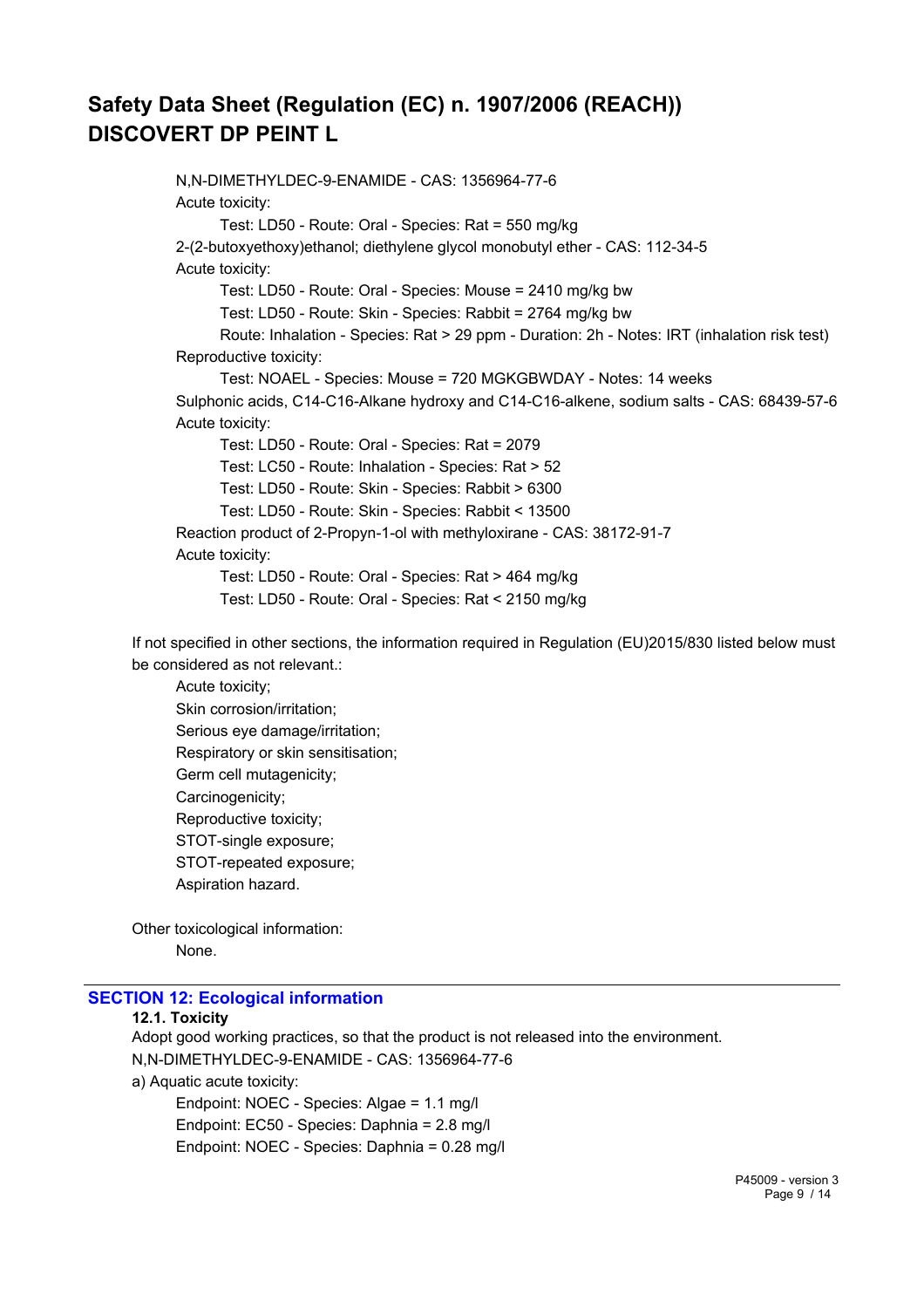Endpoint: LC50 - Species: Fish > 7.5 mg/l 2-(2-butoxyethoxy)ethanol; diethylene glycol monobutyl ether - CAS: 112-34-5 a) Aquatic acute toxicity: Endpoint: LC50 - Species: Fish = 1300 mg/l - Duration h: 96 - Notes: Lepomis macrochirus Endpoint: EC50 - Species: Daphnia = 4950 mg/l - Duration h: 48 Endpoint: LC50 - Species: Daphnia = 13415 mg/l - Duration h: 96 - Notes: Americamysis bahia Endpoint: EC50 - Species: Algae > 100 mg/l - Duration h: 96 - Notes: Desmodesmus subspicatus Endpoint: EC10 - Species: Microorganisms > 1995 mg/l - Duration h: 0.5 c) Bacteria toxicity: Endpoint: EC50 - Species: bacteria > 100 mg/l Sulphonic acids, C14-C16-Alkane hydroxy and C14-C16-alkene, sodium salts - CAS: 68439-57-6 a) Aquatic acute toxicity: Endpoint: LC50 - Species: Fish = 4.2 mg/l Endpoint: EC50 - Species: Daphnia = 4.53 **12.2. Persistence and degradability** 2-(2-butoxyethoxy)ethanol; diethylene glycol monobutyl ether - CAS: 112-34-5 Biodegradability: Photodegradation (in air) - Test: DT50 - Duration: 3-4 hours - Notes: 1.5x10^6 /cm<sup>3</sup>, AOPWIN Biodegradability: Biodegradation in water - Test: MITI modif(I) - Duration: 28 days - %: >80 - Notes: OECD 301C Sulphonic acids, C14-C16-Alkane hydroxy and C14-C16-alkene, sodium salts - CAS: 68439-57-6 Biodegradability: Biodegradability rate - Test: OECD 306 - Duration: 28 days - %: 92 Biodegradability: Biodegradability rate - Test: OECD 301B - Duration: 28 days - %: 80 **12.3. Bioaccumulative potential** 2-(2-butoxyethoxy)ethanol; diethylene glycol monobutyl ether - CAS: 112-34-5 Log Pow 1 - Notes: 20°C **12.4. Mobility in soil** 2-(2-butoxyethoxy)ethanol; diethylene glycol monobutyl ether - CAS: 112-34-5 Volality (H: Henry's Law Constant) 0 atm m<sup>3</sup>/mol - Notes: 25°C Surface tension 0.0069 N/m - Notes: 20°C **12.5. Results of PBT and vPvB assessment** vPvB Substances: None - PBT Substances: None

### **12.6. Other adverse effects**

No harmful effects expected.

## **SECTION 13: Disposal considerations**

## **13.1. Waste treatment methods**

Recover if possible. In so doing, comply with the local and national regulations currently in force. Codes of wastes (Décision 2001/573/EC, Directive 2006/12/EEC, Directive 94/31/EEC on hazardous waste):

14 06 03\* Other solvents and solvent mixtures

## **SECTION 14: Transport information**

## **14.1. UN number**

Not classified as dangerous in the meaning of transport regulations.

## **14.2. UN proper shipping name**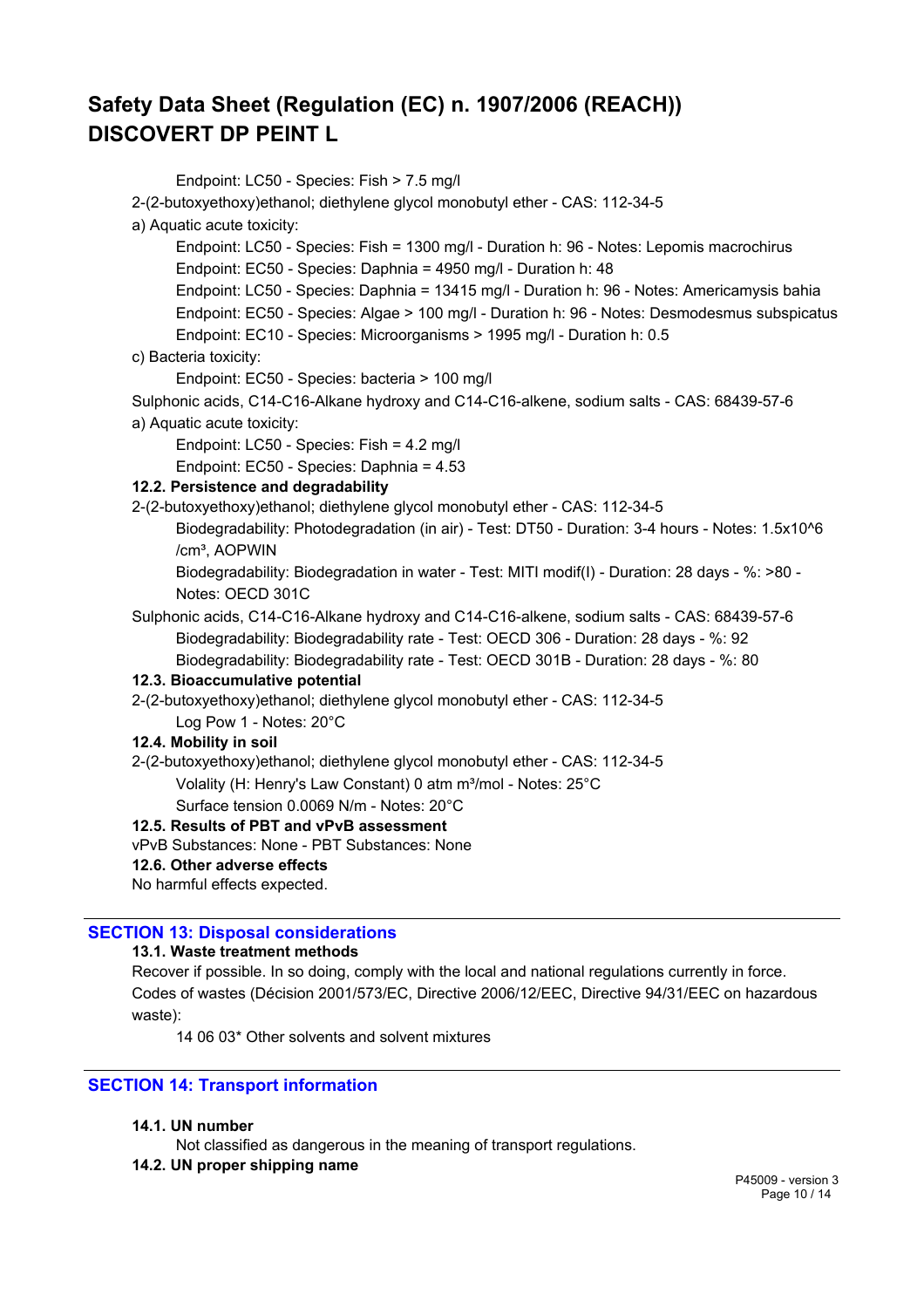| N.A.                                                                                                            |                                                                          |
|-----------------------------------------------------------------------------------------------------------------|--------------------------------------------------------------------------|
| 14.3. Transport hazard class(es)                                                                                |                                                                          |
| N.A.                                                                                                            |                                                                          |
| 14.4. Packing group                                                                                             |                                                                          |
| N.A.                                                                                                            |                                                                          |
| 14.5. Environmental hazards                                                                                     |                                                                          |
| ADR-Enviromental Pollutant:                                                                                     | No.                                                                      |
| IMDG-Marine pollutant:                                                                                          | No.                                                                      |
| 14.6. Special precautions for user                                                                              |                                                                          |
| N.A.                                                                                                            |                                                                          |
|                                                                                                                 | 14.7. Transport in bulk according to Annex II of Marpol and the IBC Code |
| N.A.                                                                                                            |                                                                          |
|                                                                                                                 |                                                                          |
| and the state of the state of the state of the state of the state of the state of the state of the state of the |                                                                          |

## **SECTION 15: Regulatory information**

#### **15.1. Safety, health and environmental regulations/legislation specific for the substance or mixture**

Dir. 98/24/EC (Risks related to chemical agents at work) Dir. 2000/39/EC (Occupational exposure limit values) Regulation (EC) n. 1907/2006 (REACH) Regulation (EC) n. 1272/2008 (CLP) Regulation (EC) n. 790/2009 (ATP 1 CLP) and (EU) n. 758/2013 Regulation (EU) 2015/830 Regulation (EU) n. 286/2011 (ATP 2 CLP) Regulation (EU) n. 618/2012 (ATP 3 CLP) Regulation (EU) n. 487/2013 (ATP 4 CLP) Regulation (EU) n. 944/2013 (ATP 5 CLP) Regulation (EU) n. 605/2014 (ATP 6 CLP) Regulation (EU) n. 2015/1221 (ATP 7 CLP) Regulation (EU) n. 2016/918 (ATP 8 CLP) Regulation (EU) n. 2016/1179 (ATP 9 CLP) Regulation (EU) n. 2017/776 (ATP 10 CLP) Regulation (EU) n. 2018/669 (ATP 11 CLP) Regulation (EU) n. 2018/1480 (ATP 13 CLP) Regulation (EU) n. 2019/521 (ATP 12 CLP)

Restrictions related to the product or the substances contained according to Annex XVII Regulation (EC) 1907/2006 (REACH) and subsequent modifications:

Restrictions related to the product: Restriction 3 Restriction 40 Restrictions related to the substances contained: Restriction 55

Listed or in compliance with the following international inventories:

Labelling of detergents (EC Regulations 648/2004 and 907/2006):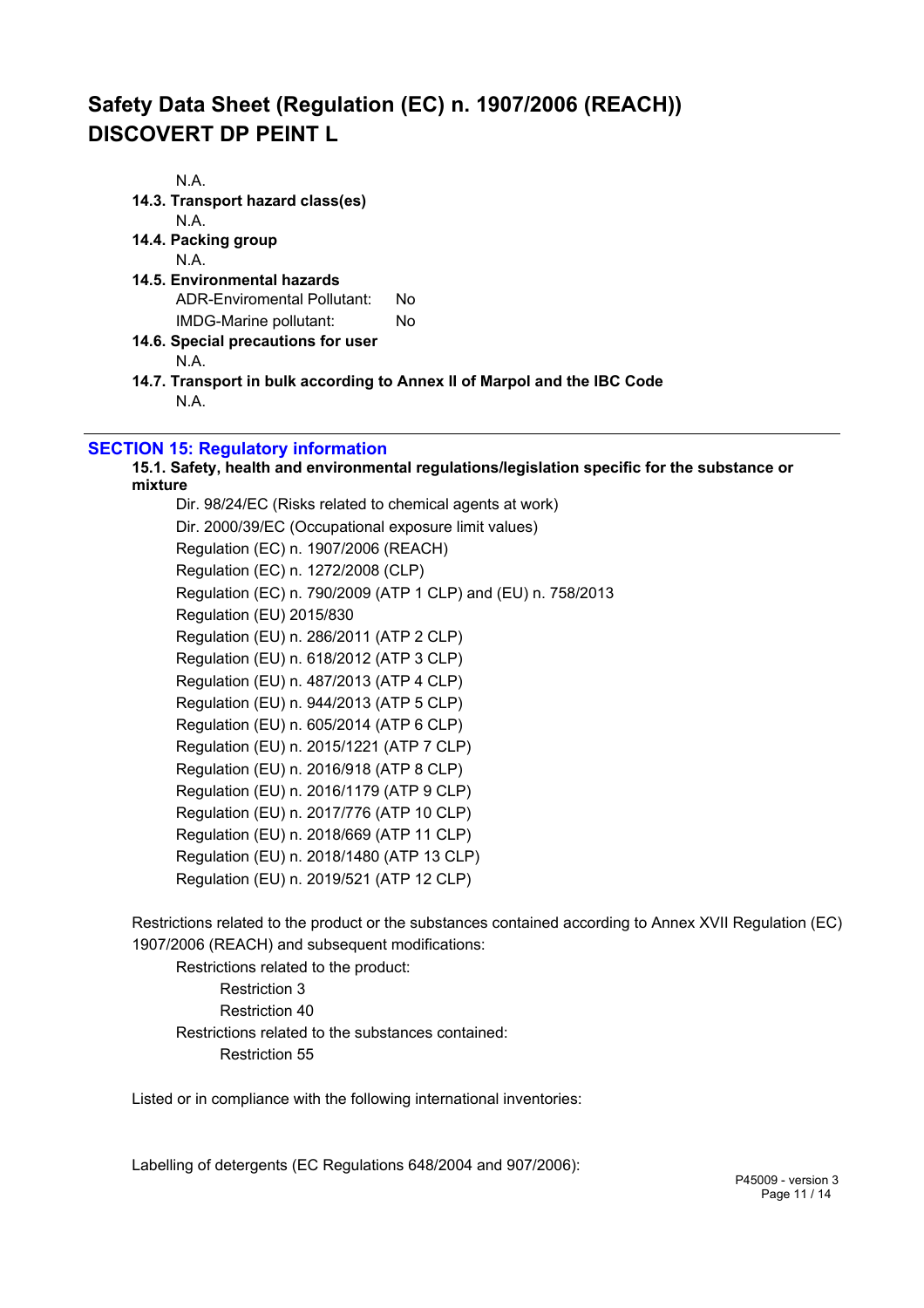N.A.

Labelling of biocides (Regulations 1896/2000, 1687/2002, 2032/2003, 1048/2005, 1849/2006, 1451/2007 and Directive 98/8/EC): N.A.

Where applicable, refer to the following regulatory provisions : Directive 2003/105/CE ('Activities linked to risks of serious accidents') and subsequent amendments. 1999/13/EC (VOC directive) Dir. 2004/42/EC (VOC directive)

Provisions related to directive EU 2012/18 (Seveso III): Seveso III category according to Annex 1, part 1 None

**15.2. Chemical safety assessment**

No

#### **SECTION 16: Other information**

N.A.: Not Applicable or Not Available

Full text of phrases referred to in Section 3:

H302 Harmful if swallowed.

H315 Causes skin irritation.

H319 Causes serious eye irritation.

H335 May cause respiratory irritation.

H412 Harmful to aquatic life with long lasting effects.

H318 Causes serious eye damage.

H226 Flammable liquid and vapour.

H317 May cause an allergic skin reaction.

H304 May be fatal if swallowed and enters airways.

H411 Toxic to aquatic life with long lasting effects.

| <b>Hazard class and</b><br>hazard category | Code          | <b>Description</b>                |
|--------------------------------------------|---------------|-----------------------------------|
| Flam. Liq. 3                               | 2.6/3         | Flammable liquid, Category 3      |
| Acute Tox, 4                               | $3.1/4$ /Oral | Acute toxicity (oral), Category 4 |
| Asp. Tox. 1                                | 3.10/1        | Aspiration hazard, Category 1     |
| Skin Irrit, 2                              | 3.2/2         | Skin irritation, Category 2       |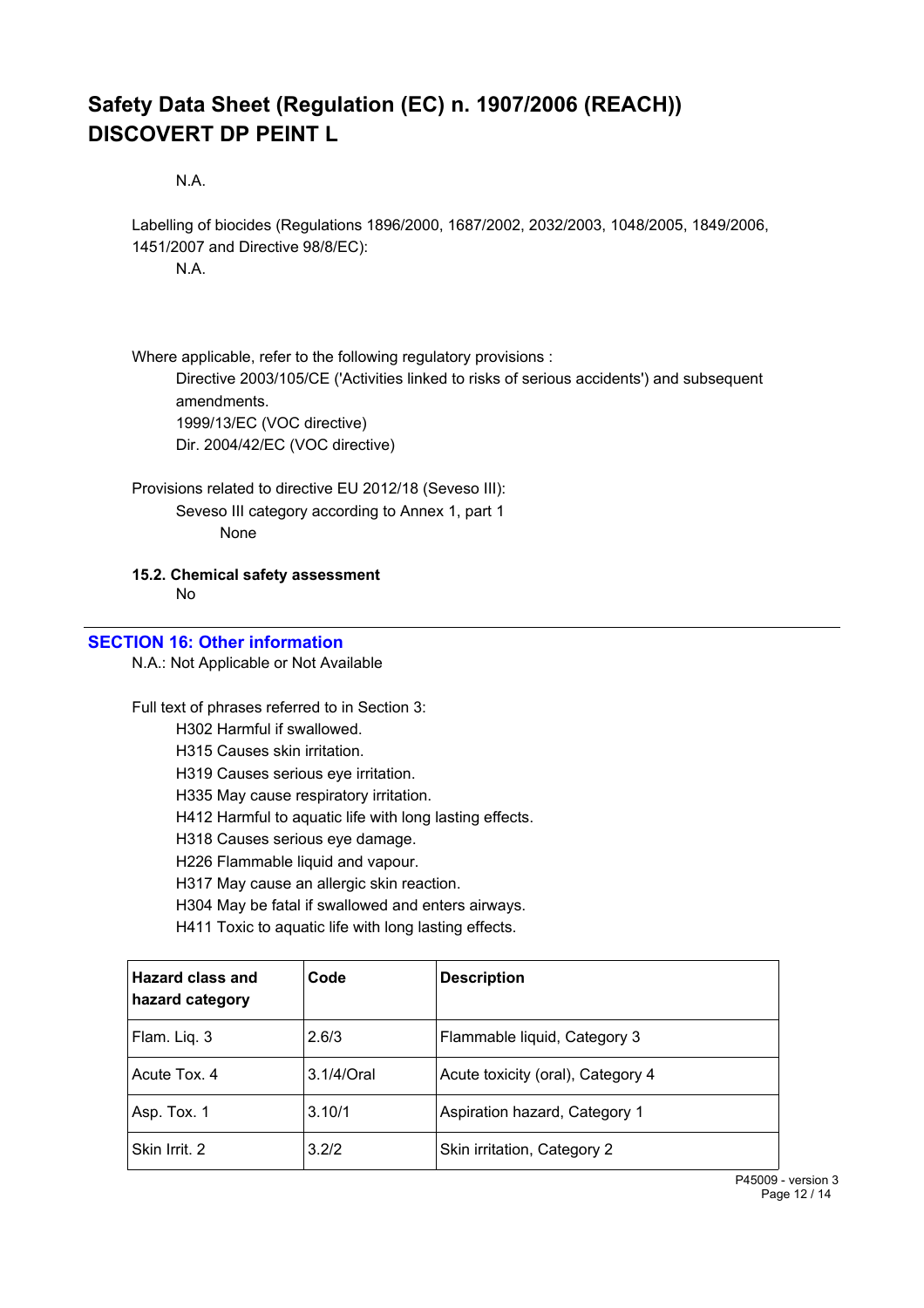| Eye Dam. 1        | 3.3/1              | Serious eye damage, Category 1                                  |
|-------------------|--------------------|-----------------------------------------------------------------|
| Eye Irrit. 2      | 3.3/2              | Eye irritation, Category 2                                      |
| Skin Sens. 1      | 3.4.2/1            | Skin Sensitisation, Category 1                                  |
| STOT SE3          | 3.8/3              | Specific target organ toxicity - single exposure,<br>Category 3 |
| Aquatic Chronic 2 | 4.1/C <sub>2</sub> | Chronic (long term) aquatic hazard, category 2                  |
| Aquatic Chronic 3 | 4.1/C <sub>3</sub> | Chronic (long term) aquatic hazard, category 3                  |

Classification and procedure used to derive the classification for mixtures according to Regulation (EC) 1272/2008 [CLP]:

| <b>Classification according to Regulation (EC) Nr.</b><br>1272/2008 | <b>Classification procedure</b> |
|---------------------------------------------------------------------|---------------------------------|
| Eye Irrit. 2, H319                                                  | Calculation method              |

This document was prepared by a competent person who has received appropriate training. Main bibliographic sources:

ECDIN - Environmental Chemicals Data and Information Network - Joint Research Centre, Commission of the European Communities

SAX's DANGEROUS PROPERTIES OF INDUSTRIAL MATERIALS - Eight Edition - Van Nostrand Reinold

CCNL - Appendix 1

Insert further consulted bibliography

Important confidentiality : this document contains confidential information that is proprietary to SOCOMORE. Subject to legal provisions determining otherwise, the distribution, republication or re-transmission of this document, in full or in part, must be limited to clearly identified individuals, either because they use the product, or to provide HSE information. Any communication of this document outside of this framework without our written consent is strictly forbidden.

SOCOMORE strongly advises every recipient of this safety data sheet to read it carefully and to consult experts in the field if necessary or appropriate, in order to understand the information it contains, notably the possible dangers associated with this product. The users must ensure the conformity and completeness of this information with regards to their specific use of the product.

The information contained herein is based on our state of knowledge at the above-specified date. It refers solely to the product indicated and constitutes no guarantee of particular quality. It is the responsibility of the purchaser/user to ensure that their activities conform with current legislation in force.

The information is considered correct, but it is not exhaustive and it shall be used only as a guide which is based on the current knowledge of the substance or mixture and it is applicable to the safety